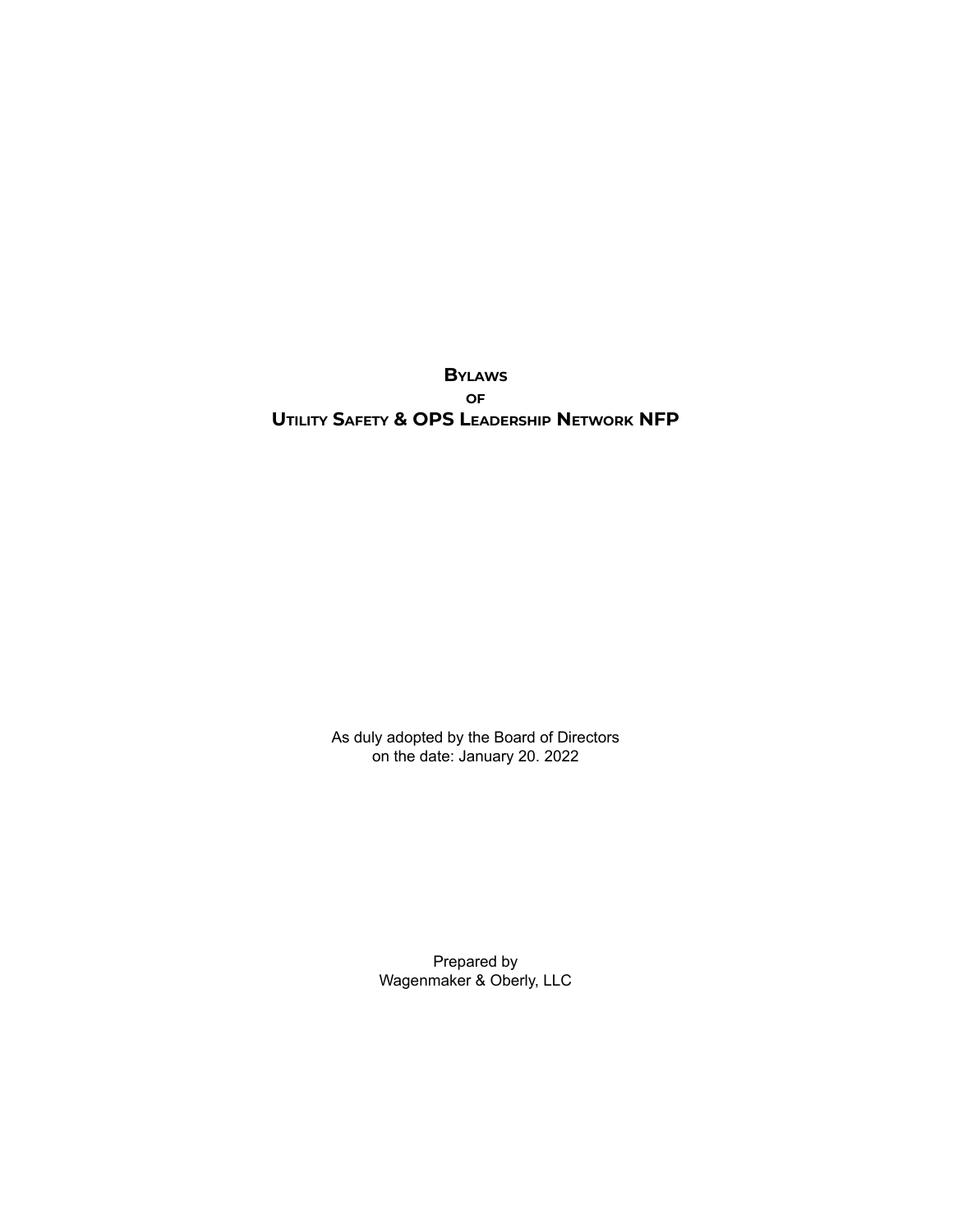# **TABLE OF CONTENTS**

| $\mathbf{1}$     |         | Definitions                               | $\mathbf{1}$     |
|------------------|---------|-------------------------------------------|------------------|
|                  | 1.1     | Act                                       | $\mathbf{1}$     |
|                  | 1.2     | Corporation                               | $\mathbf{1}$     |
| $\bf 2$          |         | <b>Corporate Offices</b>                  | $\mathbf{1}$     |
| $\bf{3}$         |         | <b>Corporate Purposes</b>                 | $\mathbf{1}$     |
| 4                |         | Membership                                | $\mathbf{1}$     |
|                  | 4.1     | Membership Class & Eligibility            | $\mathbf{1}$     |
|                  | 4.2     | Voting Rights                             | $\sqrt{2}$       |
|                  | 4.3     | General Membership Application            | $\sqrt{2}$       |
|                  | 4.4     | Membership Dues                           | $\,2$            |
|                  | 4.5     | Suspension and Termination of Membership  | $\,2$            |
|                  | 4.6     | Rights upon Termination                   | $\sqrt{2}$       |
|                  | 4.7     | Reinstatement                             | $\,2$            |
|                  | 4.8     | Non-assignment of Membership              | $\,2$            |
| 5                |         | <b>Board of Directors</b>                 | $\bf{3}$         |
|                  | 5.1     | <b>General Powers</b>                     | $\boldsymbol{3}$ |
|                  | 5.2     | Number and Tenure                         | $\boldsymbol{3}$ |
|                  | $5.3\,$ | Qualifications                            | $\boldsymbol{3}$ |
|                  | 5.4     | Election                                  | $\boldsymbol{3}$ |
|                  | 5.5     | <b>Fiduciary Duties</b>                   | $\,3$            |
|                  | 5.6     | Resignation and Removal                   | 4                |
|                  | 5.7     | Vacancies                                 | $\overline{4}$   |
|                  | 5.8     | Compensation                              | $\overline{4}$   |
|                  | 5.9     | Confidentiality                           | $\overline{4}$   |
| $\boldsymbol{6}$ |         | <b>Meetings of the Board of Directors</b> | $\bf{5}$         |
|                  | 6.1     | <b>Annual Meeting</b>                     | $\overline{5}$   |
|                  | $6.2\,$ | Special Meeting                           | $\bf 5$          |
|                  | $6.3\,$ | Notice                                    | 5                |
|                  | 6.4     | Quorum                                    | $\,6$            |
|                  | $6.5\,$ | Manner of Acting                          | $\,6$            |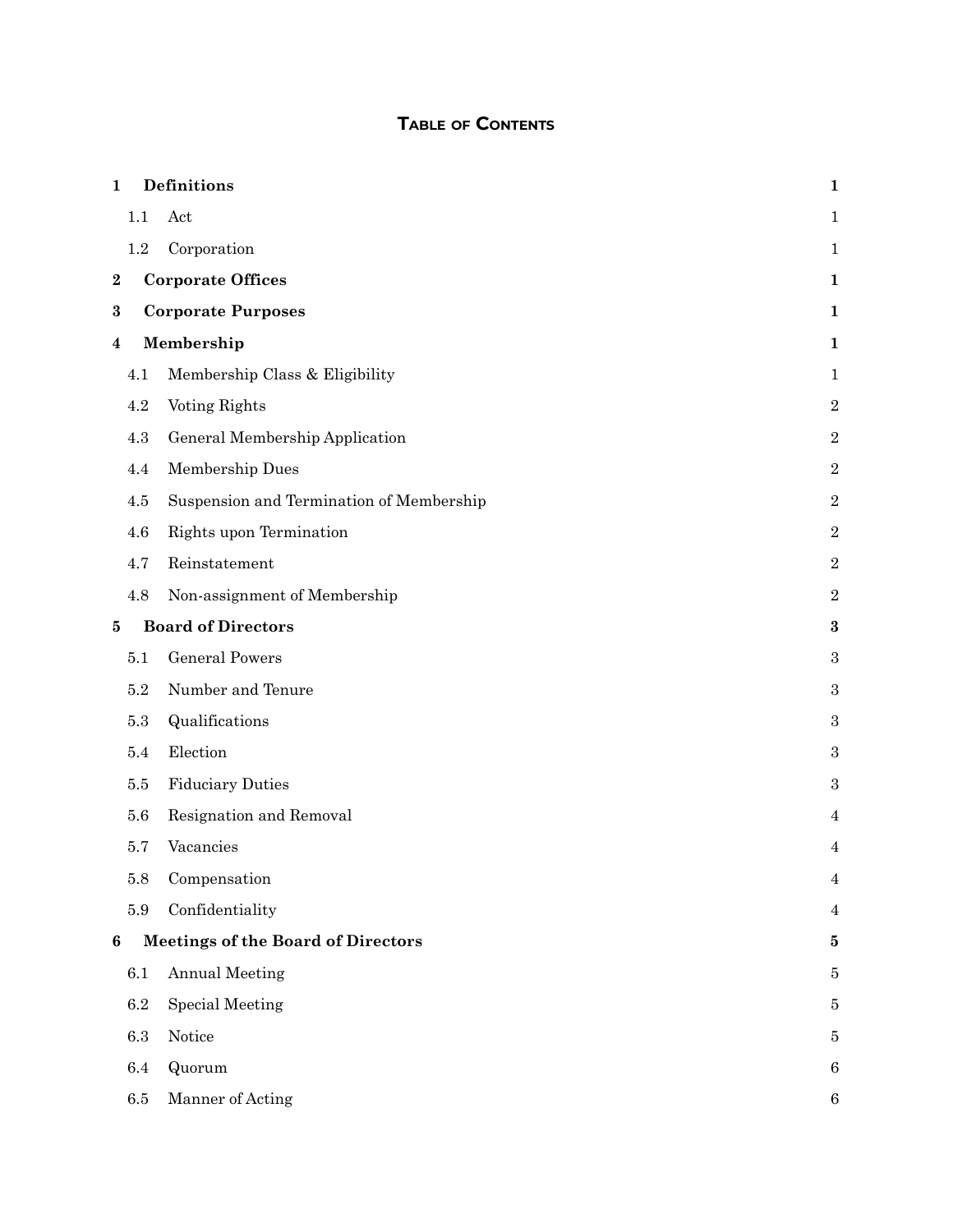| 6.6      | Telephone/Videoconference Meeting                | $\boldsymbol{6}$ |
|----------|--------------------------------------------------|------------------|
| 6.7      | Action Without a Meeting                         | $\boldsymbol{6}$ |
| 7        | Committees                                       | $\boldsymbol{6}$ |
| 7.1      | Appointment of Committees and Committee Members  | $\boldsymbol{6}$ |
| 7.2      | Committees with Corporate Authority              | 7                |
| 7.3      | Committees Without Corporate Authority           | 7                |
| 7.4      | <b>Committee Meetings</b>                        | 7                |
| 7.5      | Resignation and Removal                          | 7                |
| 7.6      | Quorum and Manner of Acting                      | 7                |
| 8        | <b>Officers and Agents</b>                       | 8                |
| 8.1      | Officers                                         | 8                |
| 8.2      | Election and Term of Office                      | 8                |
| 8.3      | Chair                                            | $8\,$            |
| 8.4      | Vice Chair                                       | 8                |
| 8.5      | Secretary                                        | 8                |
| 8.6      | Treasurer                                        | $\boldsymbol{9}$ |
| 8.7      | <b>Executive Director</b>                        | $\boldsymbol{9}$ |
| 8.8      | Delegation of Authority                          | $\boldsymbol{9}$ |
| 8.9      | Removal                                          | 9                |
| 9        | <b>Financial Policies</b>                        | 10               |
| 9.1      | <b>Fiscal Year</b>                               | 10               |
| 9.2      | Sale of Assets                                   | 10               |
| 9.3      | Contracts                                        | $10\,$           |
| 9.4      | Loans                                            | $10\,$           |
| $\,9.5$  | Checks, Drafts, Etc.                             | 10               |
| 9.6      | Deposits                                         | 10               |
| 9.7      | Waiver or Reduction of Fees                      | 10               |
| 10       | <b>Indemnification of Directors and Officers</b> | 11               |
| 11       | <b>Corporate Limitations</b>                     | 11               |
| 11.1     | Purpose                                          | 11               |
| 11.2     | Distributions and Private Interest               | 11               |
| $11.3\,$ | Lobbying and Legislative Activities              | $12\,$           |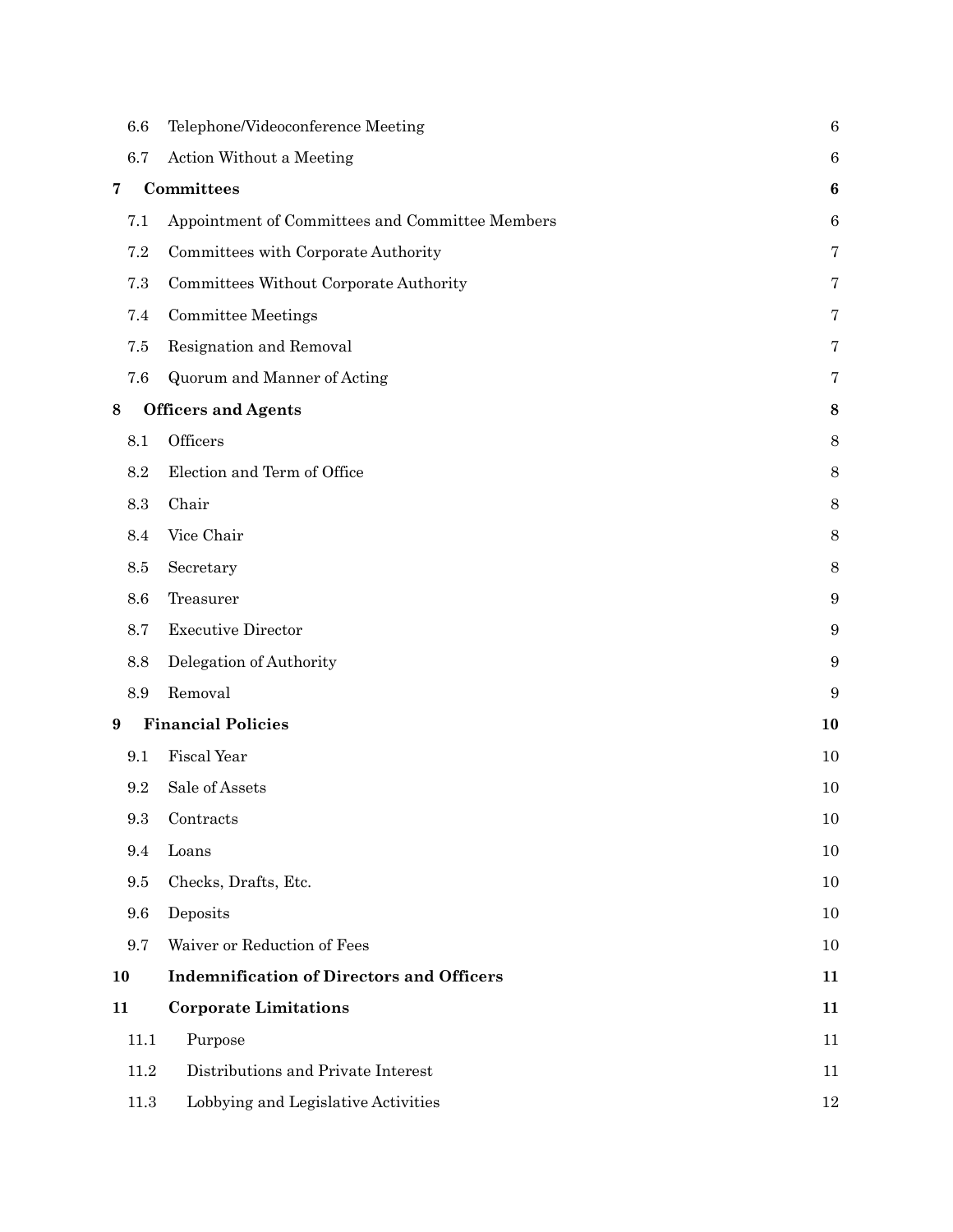| 11.4                                       | <b>Dissolution</b>                                           | 12 |  |  |
|--------------------------------------------|--------------------------------------------------------------|----|--|--|
| 12                                         | <b>Miscellaneous</b>                                         | 12 |  |  |
| 12.1                                       | Books and Records                                            | 12 |  |  |
| 12.2                                       | Amendments                                                   | 12 |  |  |
| 12.3                                       | Corporate Acquisition, Consolidation, Merger, or Dissolution | 12 |  |  |
| 12.4                                       | Seal                                                         | 12 |  |  |
| 12.5                                       | Inconsistencies with Articles of Incorporation               | 12 |  |  |
| 12.6                                       | Severability                                                 | 13 |  |  |
| <b>Certification of Adoption of Bylaws</b> |                                                              |    |  |  |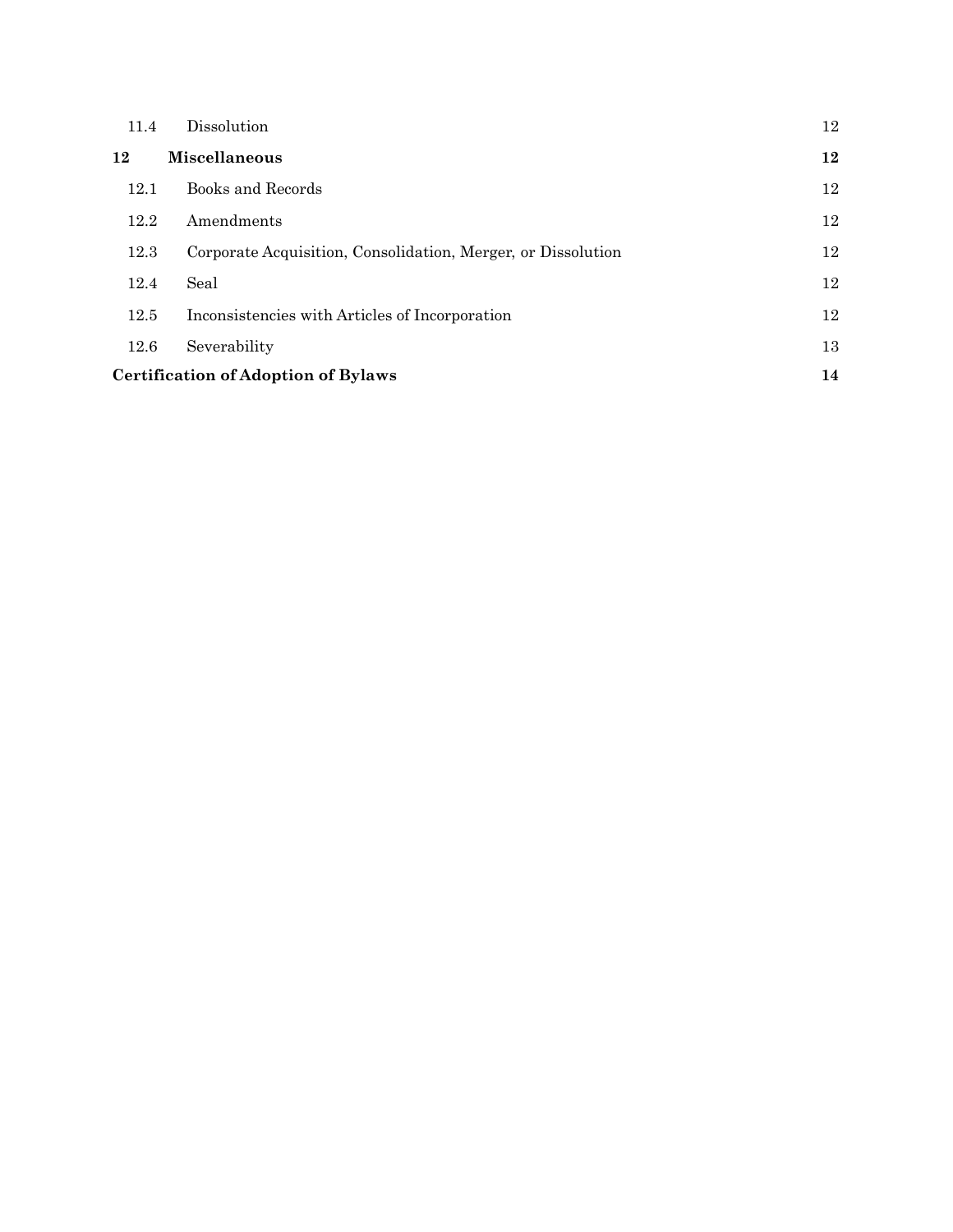# **BYLAWS OF UTILITY SAFETY & OPS LEADERSHIP NETWORK NFP**

### 1 DEFINITIONS

<span id="page-4-0"></span>The following terms used in these Bylaws shall have the meanings set forth below.

<span id="page-4-1"></span>1.1 Act

"Act" means the Illinois General Not for Profit Corporation Act of 1986, as amended.

#### <span id="page-4-2"></span>1.2 Corporation

<span id="page-4-3"></span>"Corporation" means Utility Safety & OPS Leadership Network NFP, an Illinois not-for-profit corporation.

### 2 CORPORATE OFFICES

The Corporation shall continuously maintain in the State of Illinois a registered office and a registered agent whose office is identical with such registered office. The Corporation may have other offices within or without the state and need not be identical with the principal office in the State of Illinois. The address of the registered office and registered agent may be changed from time to time by the Board of Directors.

### 3 CORPORATE PURPOSES

<span id="page-4-4"></span>As set forth in the Articles of Incorporation, the Corporation is organized and operated for the purpose of performing one or more activities within the meaning of Section 501(c)(6) of the Internal Revenue Code of 1986 (or a corresponding provision of any future United States Internal Revenue law, referred to below as the "Code"). More specifically, the Corporation is organized and operated to serve as a professional association that is devoted to the improvement of business conditions for utilities, contractors and communication providers (hereinafter referred to as the Association Community) who have a common business interest, and further, to establish strong safety leadership, a reliable Certified Utility Safety Professional (CUSP) program, regulatory and best practices support and updates, and to furnish networking resources for the benefit and advancement of its membership.

### 4 MEMBERSHIP

### <span id="page-4-6"></span><span id="page-4-5"></span>4.1 Membership Class & Eligibility

Membership in the Corporation is open to business entities and individual utility safety professionals from around the world who are committed to building excellence in the field of utility safety, and who meet eligibility criteria established from time to time by the Corporation. Members may include, but is not limited to:

4.1.1 Corporate Members are corporations, limited liability companies, partnerships, associations and other business or nonprofit organizations that have submitted an application for membership in the Corporation and have been accepted by the Corporation; and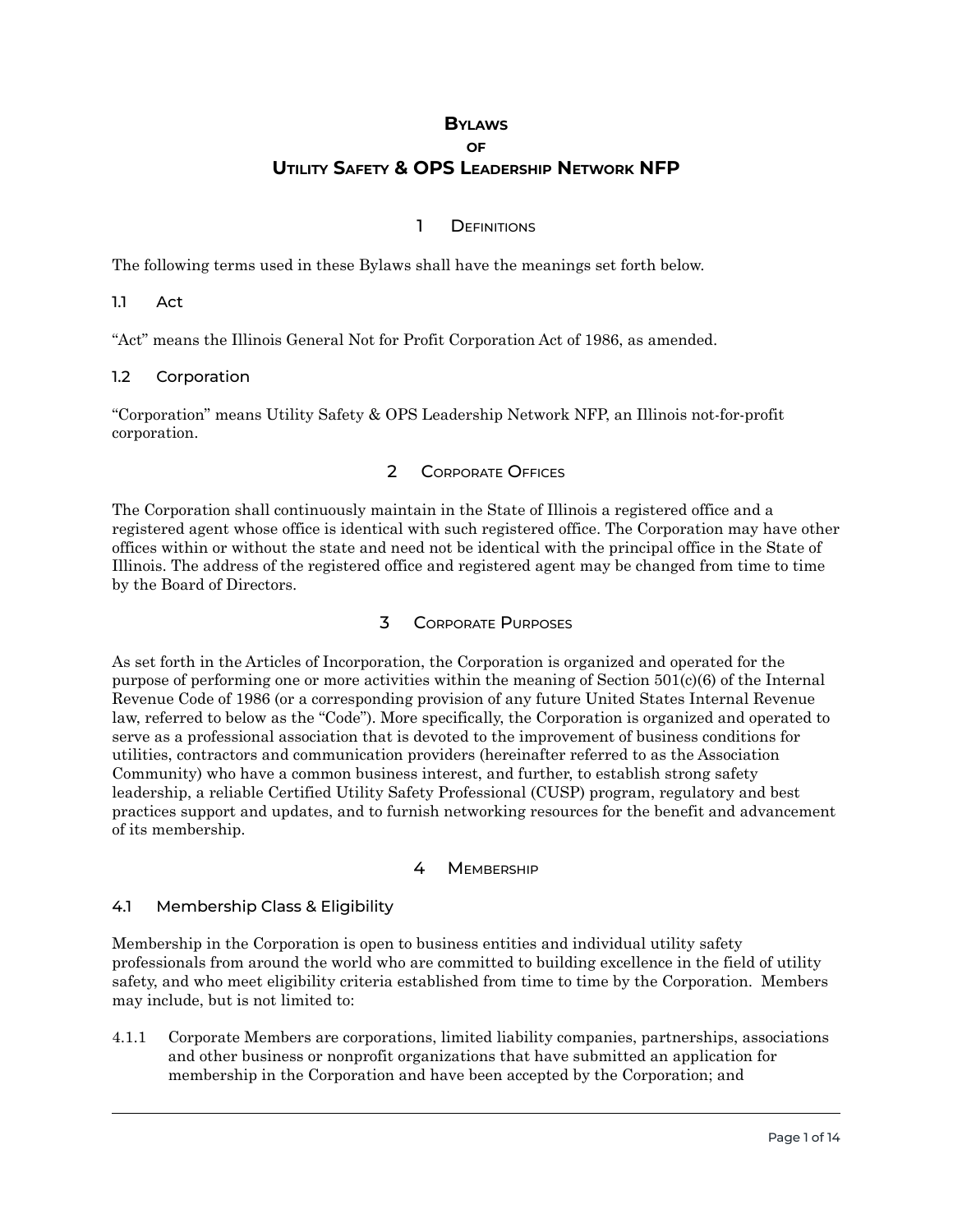4.1.2 Individual Members are natural persons who have submitted an application for membership in the Corporation and have been accepted by the Corporation.

### <span id="page-5-0"></span>4.2 Voting Rights

Members of the Corporation shall be entitled to access and participation in the Corporation's programs and other benefits as set forth herein but shall not have statutory voting rights under the Act, but may, at the discretion of the Board, vote to approve advisory opinions.

#### <span id="page-5-1"></span>4.3 General Membership Application

Applications for admission as a member into the Corporation shall be made on forms approved by the Corporation. All applicants eligible and approved by the Corporation or its designee shall, upon payment of the prescribed dues and/or assessments, become members of the Corporation. the Corporation or its designee shall keep all members advised as to the receipt and disposition of the member's respective membership applications.

#### <span id="page-5-2"></span>4.4 Membership Dues

The amount and method of scheduling dues and collection shall be fixed from time to time by the Corporation and set forth in a dues structure document kept current by the Corporation. Membership dues shall be paid to the Corporation and handled as the Corporation may direct, consistent with these Bylaws.

### <span id="page-5-3"></span>4.5 Suspension and Termination of Membership

Membership in the Corporation may be suspended or terminated for one of the following reasons:

- 4.5.1 Failure to Pay Dues. A member's failure to pay dues within ninety (90) days after the due date;
- 4.5.2 With or Without Cause. The Board of Directors may, by affirmative vote of a majority of all the directors present at a meeting at which a quorum is present, suspend or terminate a member with or without cause.

#### <span id="page-5-4"></span>4.6 Rights upon Termination

All rights of membership in the Corporation or in its property shall cease upon suspension or termination of membership.

#### <span id="page-5-5"></span>4.7 Reinstatement

Any terminated member may, upon a majority vote of the Corporation's Board of Directors, be permitted to be reinstated under such terms and conditions as the Board determines are necessary and appropriate, including but not limited to the payment of reinstatement fees by the terminated member requesting reinstatement.

#### <span id="page-5-6"></span>4.8 Non-assignment of Membership

Membership is not transferable or assignable without prior written consent of the Corporation Chief Executive Officer. Each membership terminates on the dissolution of a Corporate Member or the death of the Individual Member. Membership is not a property right that may be transferred after such termination.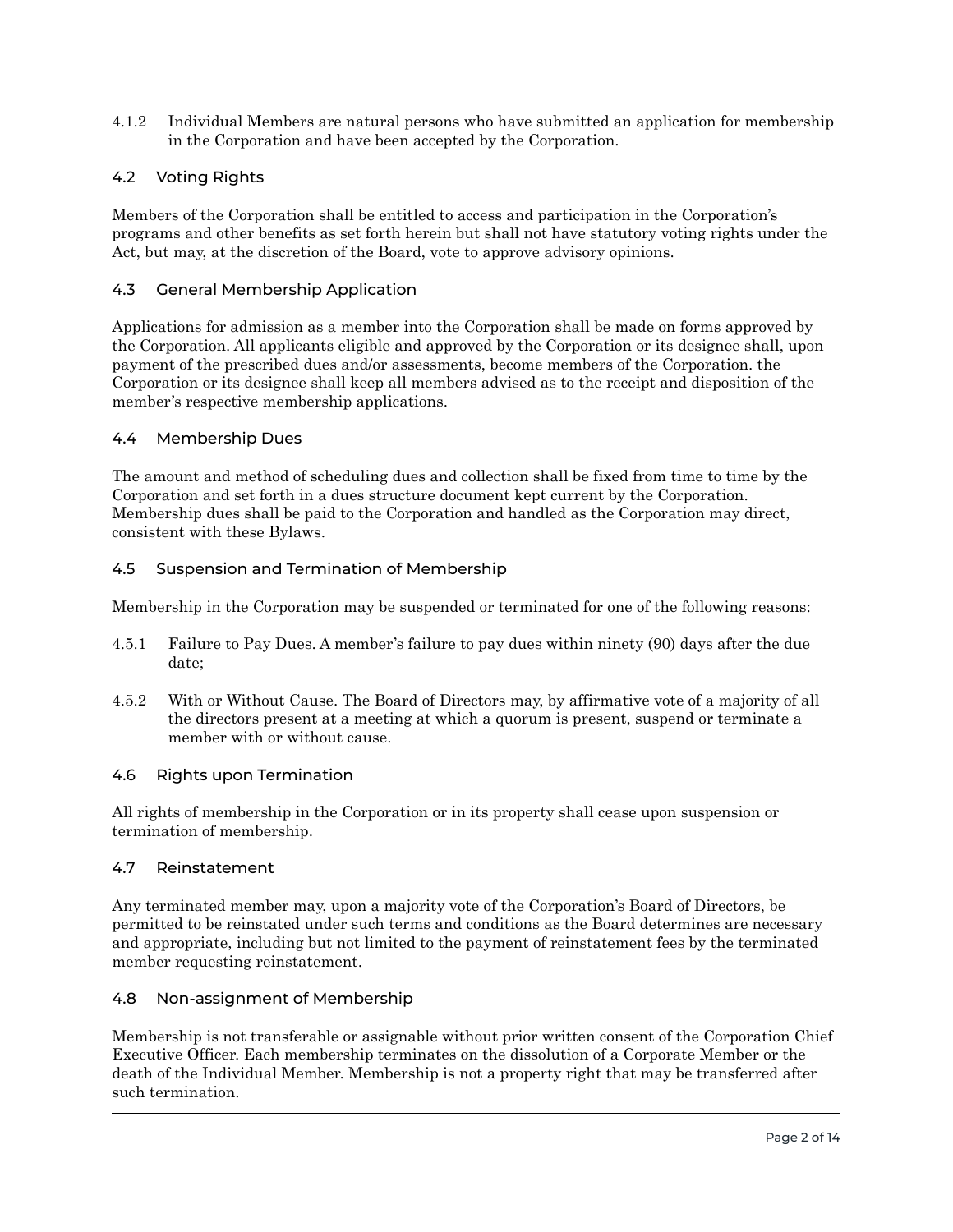### 5 BOARD OF DIRECTORS

#### <span id="page-6-1"></span><span id="page-6-0"></span>5.1 General Powers

The affairs, business, and all legal matters of the Corporation shall be managed by its Board of Directors.

### <span id="page-6-2"></span>5.2 Number and Tenure

The Board of Directors shall be composed of nine (9) directors and may increase to fourteen (14) by a resolution of the Board of Directors without amending the Bylaws. The Board of Directors may amend these Bylaws to change the minimum and maximum number of directors, but in no case shall the number be less than three (3).

Each director shall hold office for a term of three (3) years unless the Board shall expressly resolve to elect a director for a shorter term. Directors' terms shall be staggered so that approximately one-third of the director seats are up for election at each annual meeting of the Board. Directors may serve consecutive terms without limit.

#### <span id="page-6-3"></span>5.3 Qualifications

Those who seek to be directors of the Corporation must personally affirm the Corporation's statement of purpose, must abide in all respects with the policies of the Corporation, and must characterize personal commitment to the values of the Corporation. In addition to the foregoing, the Nominating Committee described in section 5.4 below, shall consider the following relevant factors: a director candidate's standing in the community, relevant educational, business or practical experiences in the Corporation, and past contributions to the Corporation.

#### <span id="page-6-4"></span>5.4 Election

- 5.4.1 No less than 120 days prior to the annual meeting of the Board of Directors, to be held during the fourth quarter,the Board shall appoint a Nominating Committee consisting of no less than five members of the Board and up to two additional Members of the Corporation. The Nominating Committee shall develop and distribute a slate of candidates for the Board's consideration no less than thirty days prior to the Board's annual meeting.
- 5.4.2 Directors shall be elected at the annual meeting of the Board by a majority vote, or otherwise as set forth below in Section 5.7. Each director shall hold office until the first of the following to occur: until his or her successor shall have been duly elected and shall have qualified; until his or her death or disability; until he or she shall resign in writing; or until he or she shall have been removed in the manner hereinafter provided.

#### <span id="page-6-5"></span>5.5 Fiduciary Duties

The following fiduciary duties apply to directors of the Corporation:

#### 5.5.1 Duty of Care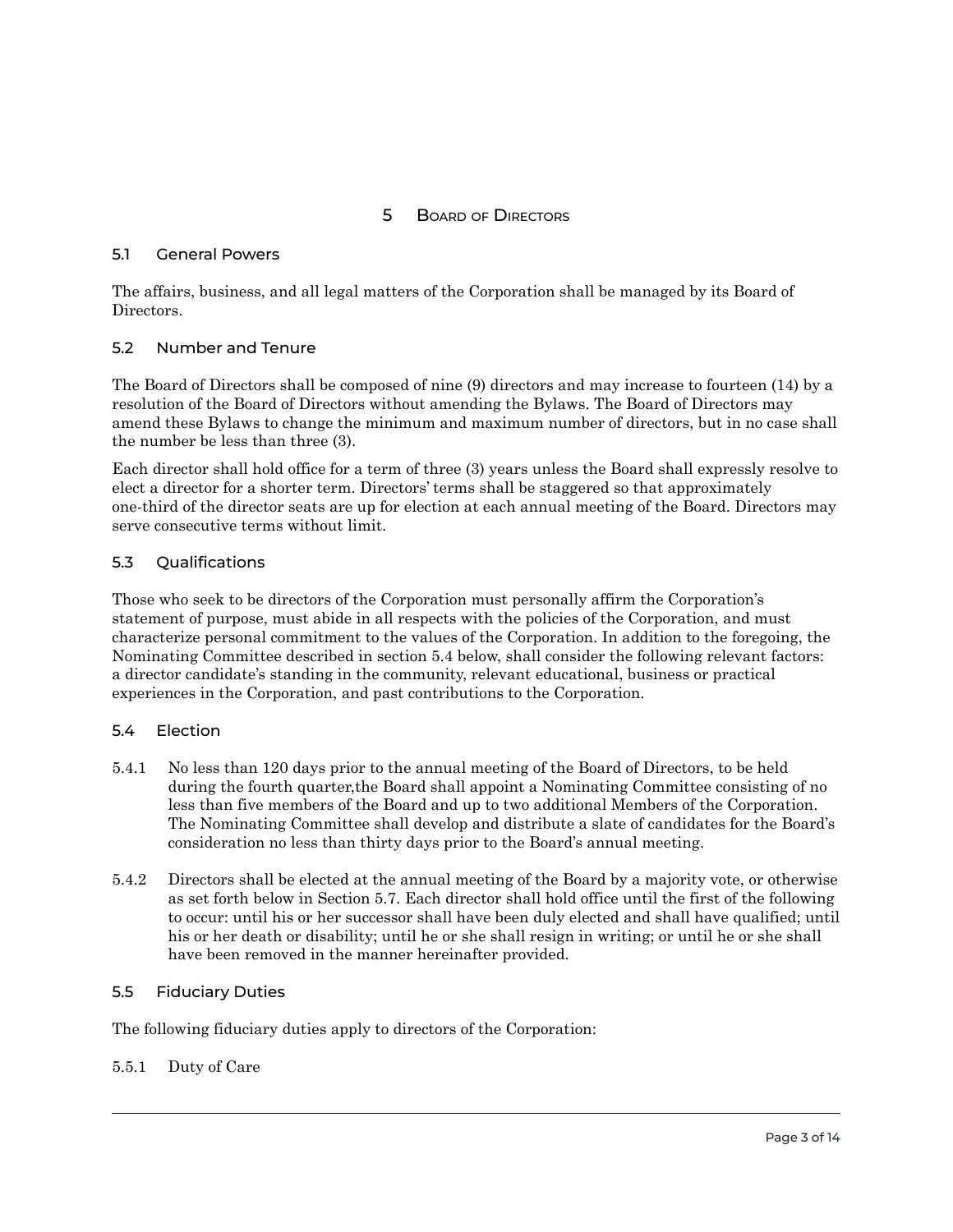Directors ultimately hold full non-delegable responsibility for the Corporation's actions and well-being. Directors are required to carry out their board responsibilities with careful attentiveness and dedication – attending meetings, actively participating in board deliberations, seeking outside counsel and guidance as appropriate, and ensuring that all state and federal taxes, registrations, returns, and other financial reports required under applicable laws are timely filed.

### 5.5.2 Duty of Loyalty

Directors must always act in the best interests of the Corporation. This applies not only to decisions that involve their own personal or business loyalties, but also those of other key employees, directors, and officers involved in the Corporation. Directors shall comply at all times with any Conflict of Interest Policy adopted by the Board; and shall refrain from making non-program loans, gifts, or advances to any person, except as permitted under the Act.

### 5.5.3 Duty of Obedience

Directors are required to ensure that the Corporation's activities adhere and conform to the religious, charitable, or educational purposes set forth in the Corporation's purpose statement at Section 3 above; and to utilize the assets of the Corporation for the best interest of the Corporation's beneficiaries. They are to avoid wasting charitable assets. This includes, but is not limited to incurring penalties, fines, and unnecessary taxes and costs.

### <span id="page-7-0"></span>5.6 Resignation and Removal

Any director may resign at any time by giving written notice to the Chair of the Corporation. Such resignation, which may or may not be made contingent on formal acceptance, shall take effect on the date of receipt or at any later time specified therein. Any director may be removed with or without cause at any time by resolution adopted by a majority of the Board.

# <span id="page-7-1"></span>5.7 Vacancies

Any vacancy occurring in the Board of Directors by reason of any increase in the number of directors or resignation of a director shall be filled by the Board of Directors as soon as is practicable. A director so elected to fill a vacancy may be elected for the unexpired term of his or her predecessor in office.

### <span id="page-7-2"></span>5.8 Compensation

Directors shall not receive compensation for their services as directors. This limitation shall not preclude any directors from serving the Corporation, however, in any other capacity and receiving reasonable compensation in consideration for the same. By resolution of the Board of Directors, expenses of attendance, if any, may be reimbursed for a meeting of the Board.

# <span id="page-7-3"></span>5.9 Confidentiality

As part of their fiduciary duties owed to the Corporation, all directors, officers, and key employees of the Corporation are expected to maintain appropriate confidentiality of information related to the Corporation, including, but not limited to, donor and supporter lists and related records, fundraising strategies, financial information about the Corporation, organizational plans, marketing information, expense information, personnel matters, and all credentials used to access physical or digital media containing information related to the Corporation and any software or services owned, leased, subscribed to, or used by the Corporation for the Corporation's purposes. This includes, but is not limited to, computer login identification and passwords, email login identification and passwords,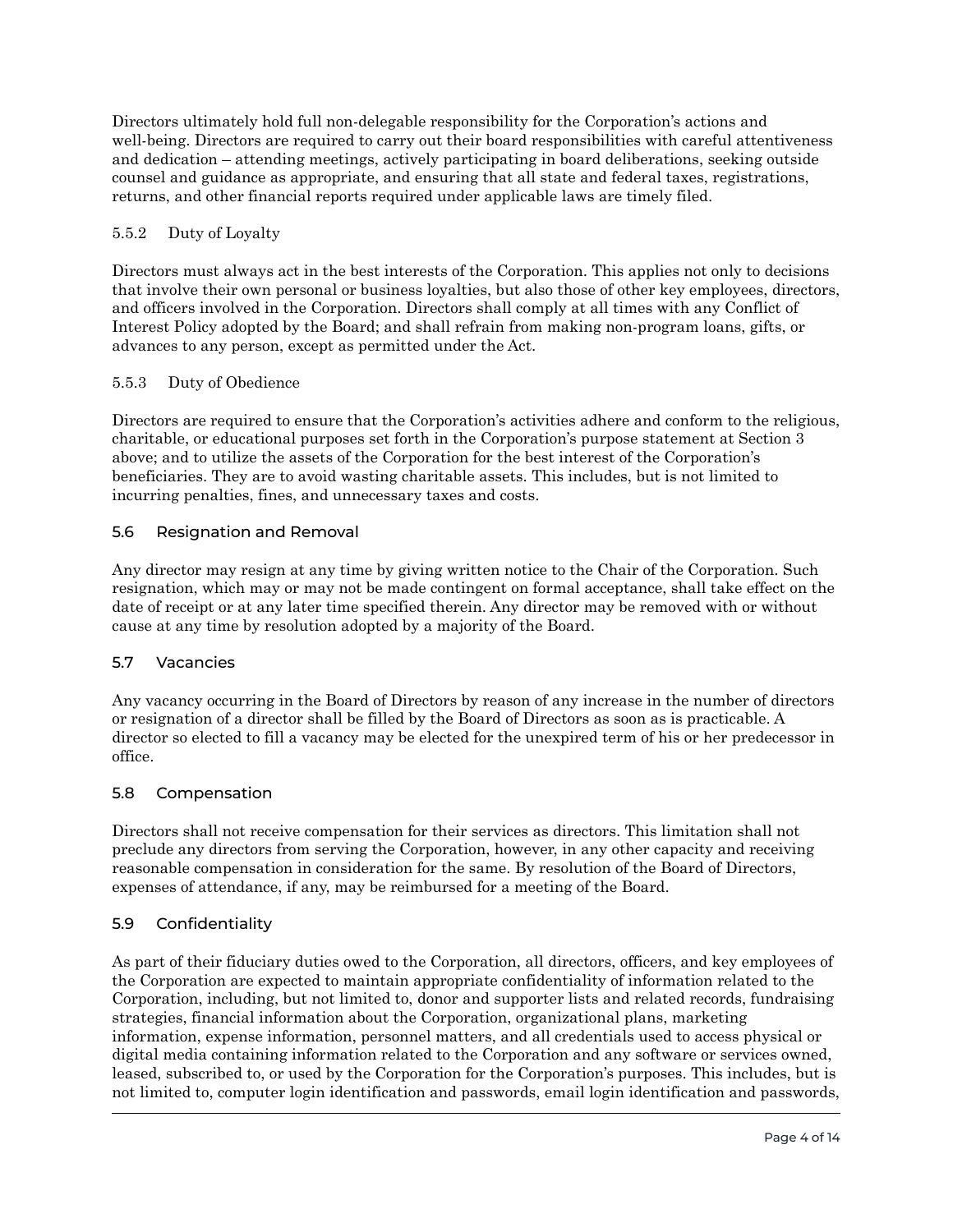serial numbers or software keys for local copies of software, and cloud-based services login identification and passwords. The expectation of confidentiality is intended to prevent unauthorized disclosure to any outside party, except to the extent such information is otherwise disclosed in accordance with the ordinary course of business to the public or third parties or otherwise is required to be disclosed under applicable law. Such confidentiality is expected to be maintained at all times subsequent to service to the Corporation. Each director, officer, and key employee shall annually complete a confidentiality agreement. Notwithstanding the dispute resolution provision contained in Addendum B, the Corporation may enforce this provision as it deems appropriate (including mediation and arbitration at its option), and it shall be entitled to recover attorneys' fees and costs against those found liable for violating this provision.

#### 6 MEETINGS OF THE BOARD OF DIRECTORS

#### <span id="page-8-1"></span><span id="page-8-0"></span>6.1 Annual Meeting

An annual meeting of the Board of Directors shall be held at such time and place, during the fourth quarter of the year, as may be designated by the Chair in accordance with the notice provisions herein below, for the purpose of approving an annual budget, for election of directors and officers, and for the transaction of such other business as may come before the meeting.

#### <span id="page-8-2"></span>6.2 Special Meeting

Special meetings of the Board of Directors may be called by, or at the request of, the Chair or any two directors. The person or persons authorized to call special meetings of the Board of Directors may fix any place for holding any special meeting of the Board of Directors called by them.

#### <span id="page-8-3"></span>6.3 Notice

#### 6.3.1 Time

Except as otherwise provided herein, written notice of any meeting of the Board of Directors shall be delivered not fewer than five (5) days nor more than sixty (60) days prior to the date of the scheduled meeting.

#### 6.3.2 Email

Notice requirements may be satisfied by sending an email communication in a timely manner to the director's email address on the Corporation's records. Telephone communications may be useful for establishing the time and place of meeting but shall not be used in lieu of the email notice. At any duly convened meeting of the Board a resolution may be approved concerning future meetings of the Board. Timely emailing of the Board minutes to each director may qualify as notice of the next meeting of the Board if the minute concerning the meeting is clearly set forth and concise in its composition.

#### 6.3.3 Extraordinary Notice

Notice of no less than twenty days shall be provided for meetings of directors called for the purposes of amending the Bylaws or removing a director as required under the Act.

#### 6.3.4 Waiver

Notice of any meeting of the Board of Directors may be waived in writing or electronically, by the person or persons entitled to the notice either before or after the time of the meeting. The attendance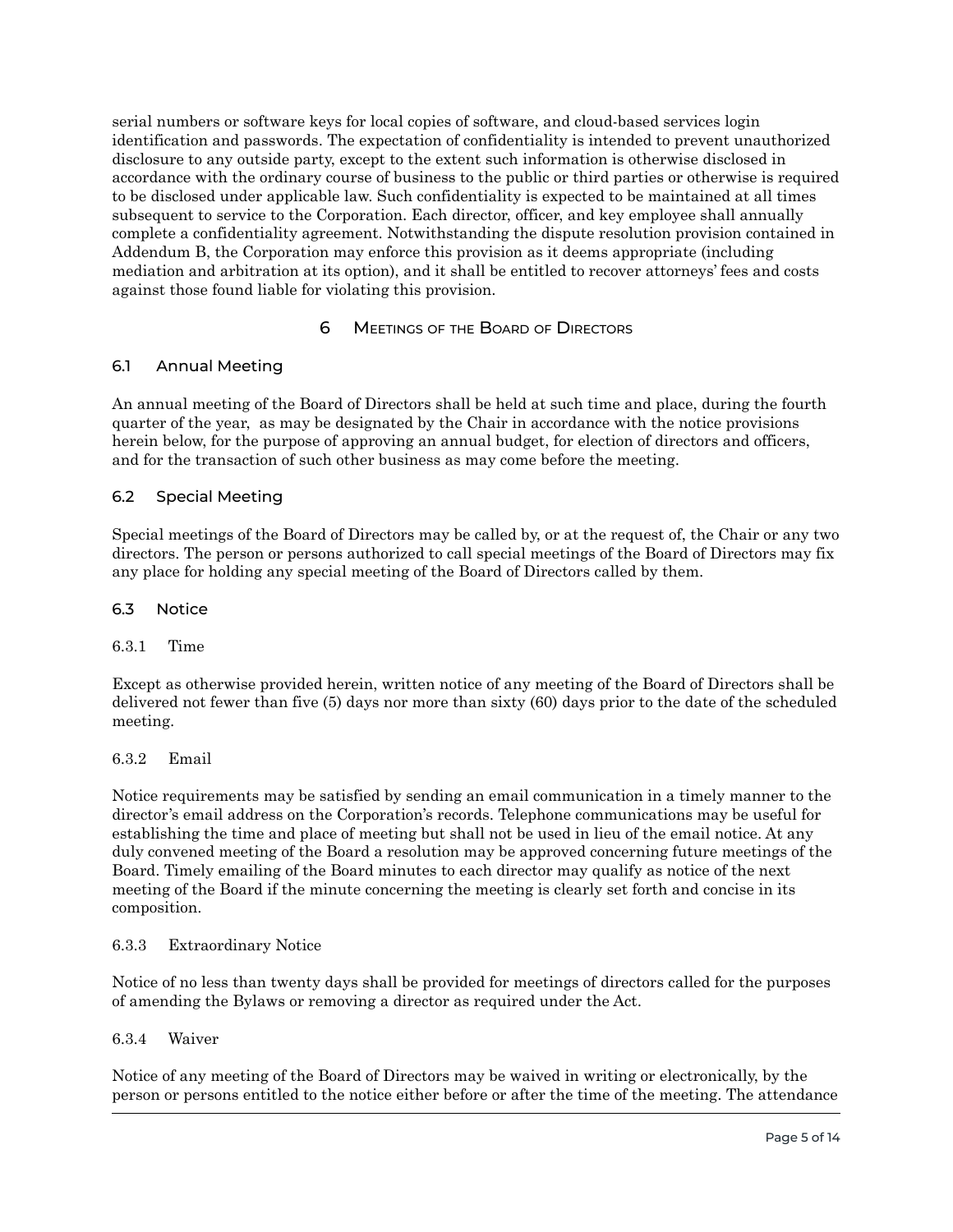of a director at any meeting shall constitute a waiver of notice of such meeting except where a director attends a meeting for the expressed purpose of objection to the transaction of any business because the meeting is not lawfully called or convened. Neither the business to be transacted, nor the purpose of any regular or special meeting of the Board of Directors, need be specified in the notice or waiver of such meeting, unless specifically required by law or by these Bylaws.

# <span id="page-9-0"></span>6.4 Quorum

A majority of the directors then in office shall constitute a quorum for the transaction of the business at any meeting of the Board of Directors, provided that if fewer than half of the directors are present at the said meeting, a majority of the directors present may adjourn the meeting to another time without further notice.

### <span id="page-9-1"></span>6.5 Manner of Acting

The act of a majority of the directors present and voting at a duly convened meeting shall be the act of the Corporation unless the act of a greater number is required by statute, these Bylaws, or the Articles of Incorporation. All references to a vote of the directors of these Bylaws shall mean directors present and voting at a duly convened meeting. Directors may not vote by proxy or under any other power of attorney.

### <span id="page-9-2"></span>6.6 Telephone/Videoconference Meeting

Any meeting of the directors may be conducted simultaneously in multiple locations if the directors are effectively connected by telephonic, videoconference, or other communications equipment, provided that each director has consented to the use of electronic communications pursuant to applicable Illinois law. Directors or non-director committee members may participate in and act at any meeting of the Board or committee through the use of such equipment, provided all persons participating in the meeting can communicate with each other simultaneously. Participation in such a meeting shall constitute attendance and presence in person at the meeting of the person or persons so participating.

### <span id="page-9-3"></span>6.7 Action Without a Meeting

Any action which may be taken at a meeting of the Board of Directors or a committee thereof, may be taken without a meeting if a consent in writing setting forth the action so taken is approved in writing by all of the directors or all of the members of such committee entitled to vote with respect to the subject matter thereof, as the case may be. The consent shall be evidenced by one (1) or more written approvals, each of which sets forth the action taken and provides a written record of approval. Consent provided by reply email from a director's email address shall be sufficient to constitute written consent. All the approvals evidencing the consent shall be delivered to the Corporation's Secretary to be filed in the Corporation's records. The action taken shall be effective when all the directors or the committee members, as the case may be, have approved the consent unless the consent specifies a different effective date.

# 7 COMMITTEES

### <span id="page-9-5"></span><span id="page-9-4"></span>7.1 Appointment of Committees and Committee Members

The Corporation's Board of Directors shall have the power to appoint standing and special committees by a resolution of the Board. The resolution of the Board creating the standing or special committee shall specify: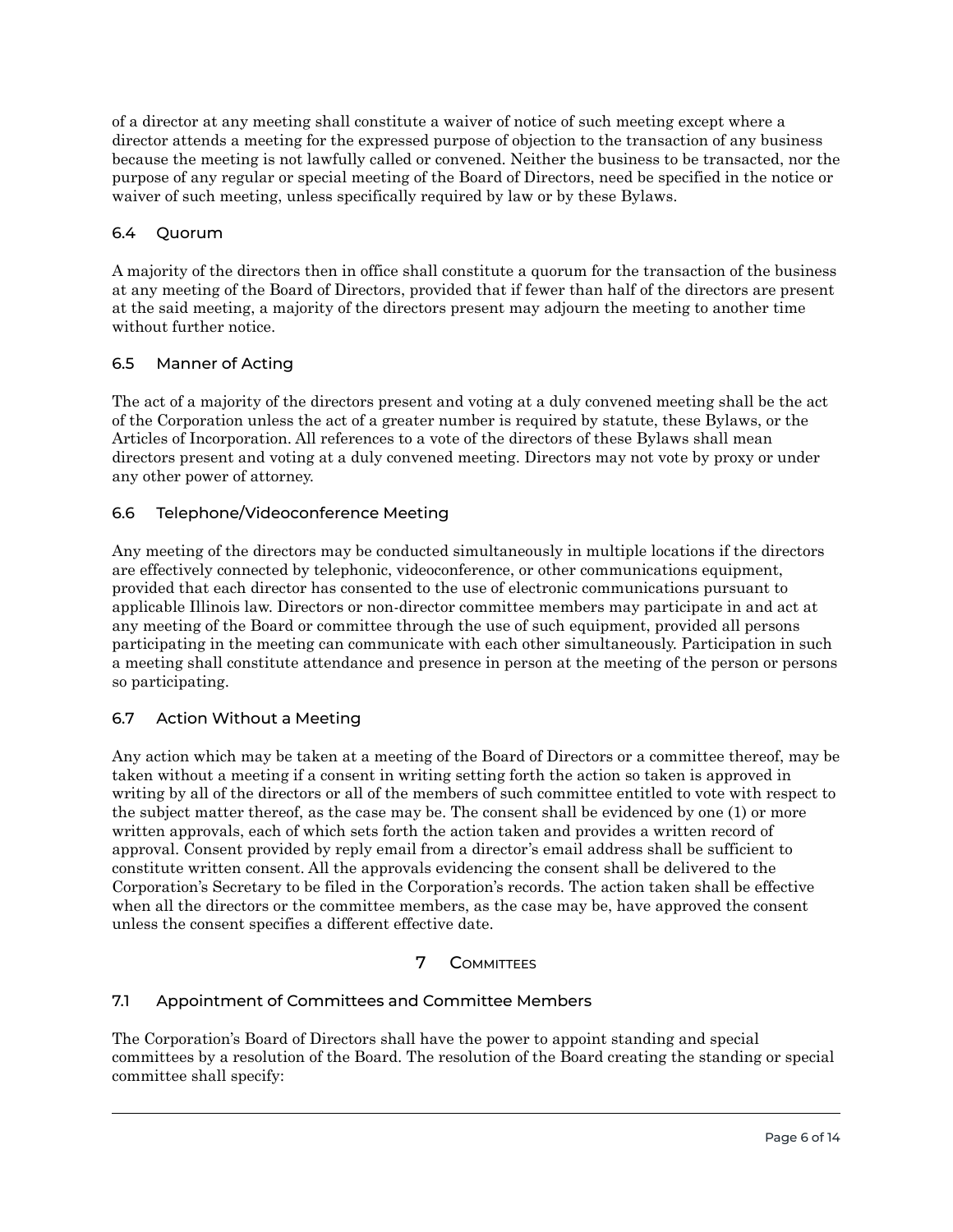- a) the task(s) assigned to the committee;
- b) whether or not the committee has authority to act on behalf of the Corporation (see Sections 7.2 and 7.3); and
- c) the duration of the committee, which may be generalized to a period necessary to bring the matter to full resolution.

Unless otherwise designated by the Board, all committee members shall be appointed for one (1) year terms by the Board of Directors beginning each year at the Board's Annual Meeting. The Board shall also designate an individual to serve as chair of the committee.

### <span id="page-10-0"></span>7.2 Committees with Corporate Authority

The Board of Directors may appoint committees that are delegated certain authority generally reserved to the Board, provided such authority is not prohibited for delegation under the Act. Committees with corporate authority shall be composed of two (2) or more directors; a majority of its membership must be directors; and all the committee members shall serve at the pleasure of the Board.

### <span id="page-10-1"></span>7.3 Committees Without Corporate Authority

The Board of Directors may appoint committees without corporate authority. These committees will generally be responsible for investigating, reporting, and advising the Board on certain activities and programs as well as making recommendations to the Board of Directors or officers for approval. The committees shall not have authority to bind the Corporation. For purposes of clarity, committees without corporate authority should be identified as advisory boards, commissions, task forces, or similar names. These committees may be composed of persons appointed by the Board of Directors for specific skills and need not be directors or officers of the Corporation.

### <span id="page-10-2"></span>7.4 Committee Meetings

Meetings of any committee may be called by the Chair of the Corporation, the chairperson of the committee, or a majority of the committee's voting members. Notice of the time and place of any meeting of a committee shall be given at least three (3) days prior to the meeting, and otherwise in accordance with Section 6.3.

### <span id="page-10-3"></span>7.5 Resignation and Removal

Any member of a committee may resign at any time by giving written notice to the chairperson of the committee or to the Secretary of the Corporation. Such resignation, which may or may not be made contingent on formal acceptance, shall take effect on the date of receipt or at any later time specified therein. Any member of a committee may be removed at any time by resolution adopted by a majority of the Board of Directors.

### <span id="page-10-4"></span>7.6 Quorum and Manner of Acting

Unless otherwise provided in the resolution of the Board designating a committee, a majority of a committee's members shall constitute a quorum. The act of a majority of committee members present at a meeting with a quorum shall be the act of the committee. A committee may otherwise conduct its meetings and act in accordance with Sections 6.6 and 6.7.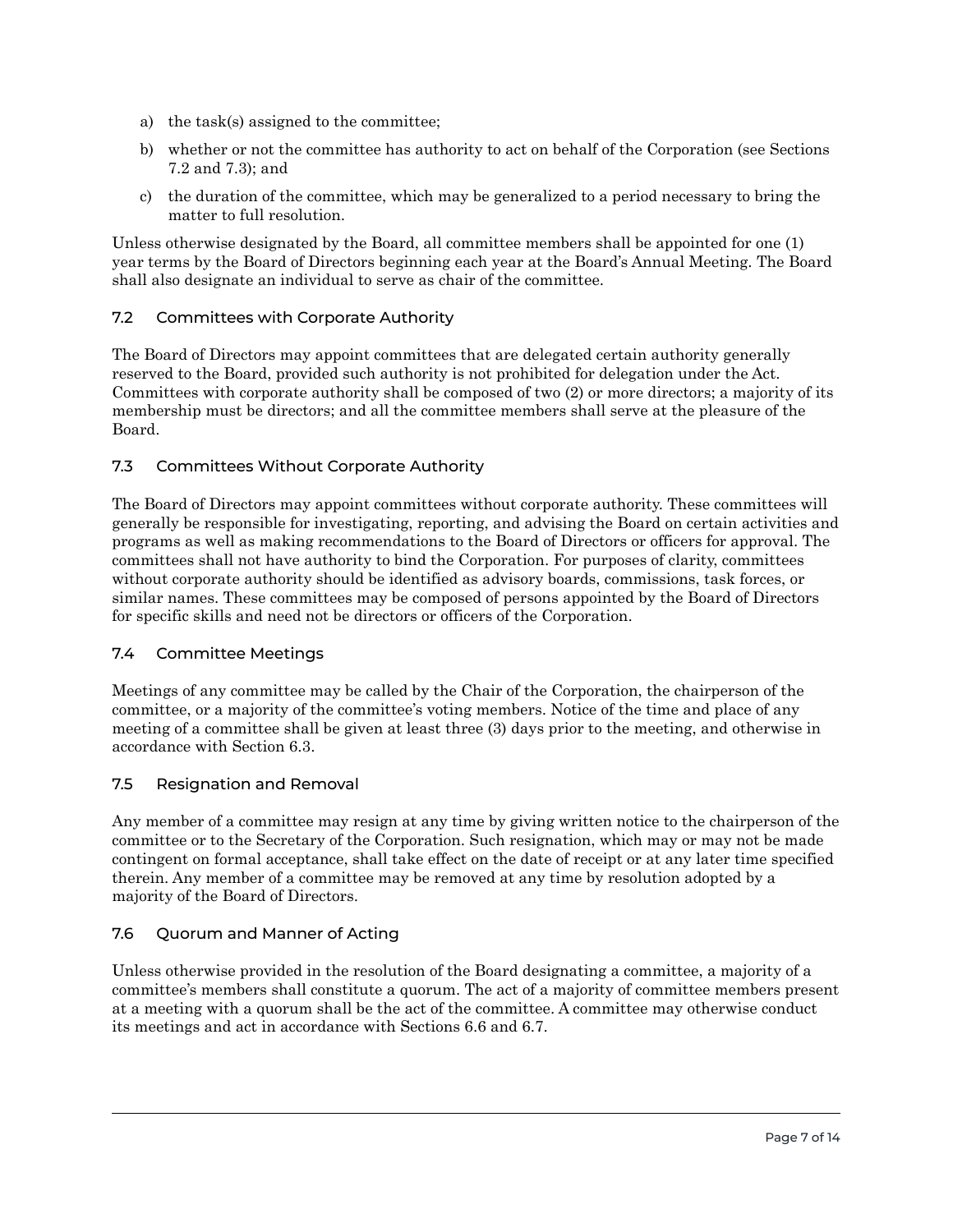### 8 OFFICERS AND AGENTS

#### <span id="page-11-1"></span><span id="page-11-0"></span>8.1 Officers

The officers of the Corporation shall consist of a:

- a) Chair;
- b) Vice Chair;
- c) Secretary; and
- d) Treasurer.

Such other officers and assistant officers and agents as may be deemed necessary may be elected or appointed by the Board.

Any two (2) or more offices may be held by the same person, except that the offices of Chair and Secretary may not be held by the same person concurrently. Directors of the Board may simultaneously serve as officers,

#### <span id="page-11-2"></span>8.2 Election and Term of Office

The officers of the Corporation shall be elected by the Board for a term of one (1) year at the annual meeting of the Board of Directors. If the election of officers shall not be held at such meeting, such election shall be held as soon thereafter as may be convenient. Each officer shall hold office until the first of the following to occur: until his or her successor shall have been duly elected and shall have qualified; until his or her death or disability; until he or she shall resign in writing; or until he or she shall have been removed in the manner hereinafter provided. Election or appointment of an officer or agent shall not in itself create contract rights.

#### <span id="page-11-3"></span>8.3 Chair

The Chair shall be a director and may serve as the chief executive officer of the Corporation, unless the Board otherwise authorizes an Executive Director to do so. Subject to the control of the Board, the Chair shall preside at all meetings of the Board as chair of the Board. The Chair may sign documents on behalf of the corporation, as provided below in Section 9. The Chair shall discharge all duties incident to the office of Chair and such other duties as may be assigned to him or her by the Board from time to time.

#### <span id="page-11-4"></span>8.4 Vice Chair

The Vice Chair shall exercise all of the functions of Chair during the absence or disability of the Chair. He or she shall have such powers and discharge such duties as may be assigned to him or her from time to time by the Board.

#### <span id="page-11-5"></span>8.5 Secretary

The Secretary shall:

- a) be responsible for the keeping of the minutes of the Board and committee meetings in one (1) or more books provided for that purpose;
- b) see that all notices are duly given in accordance with the provisions of these Bylaws or as required by law;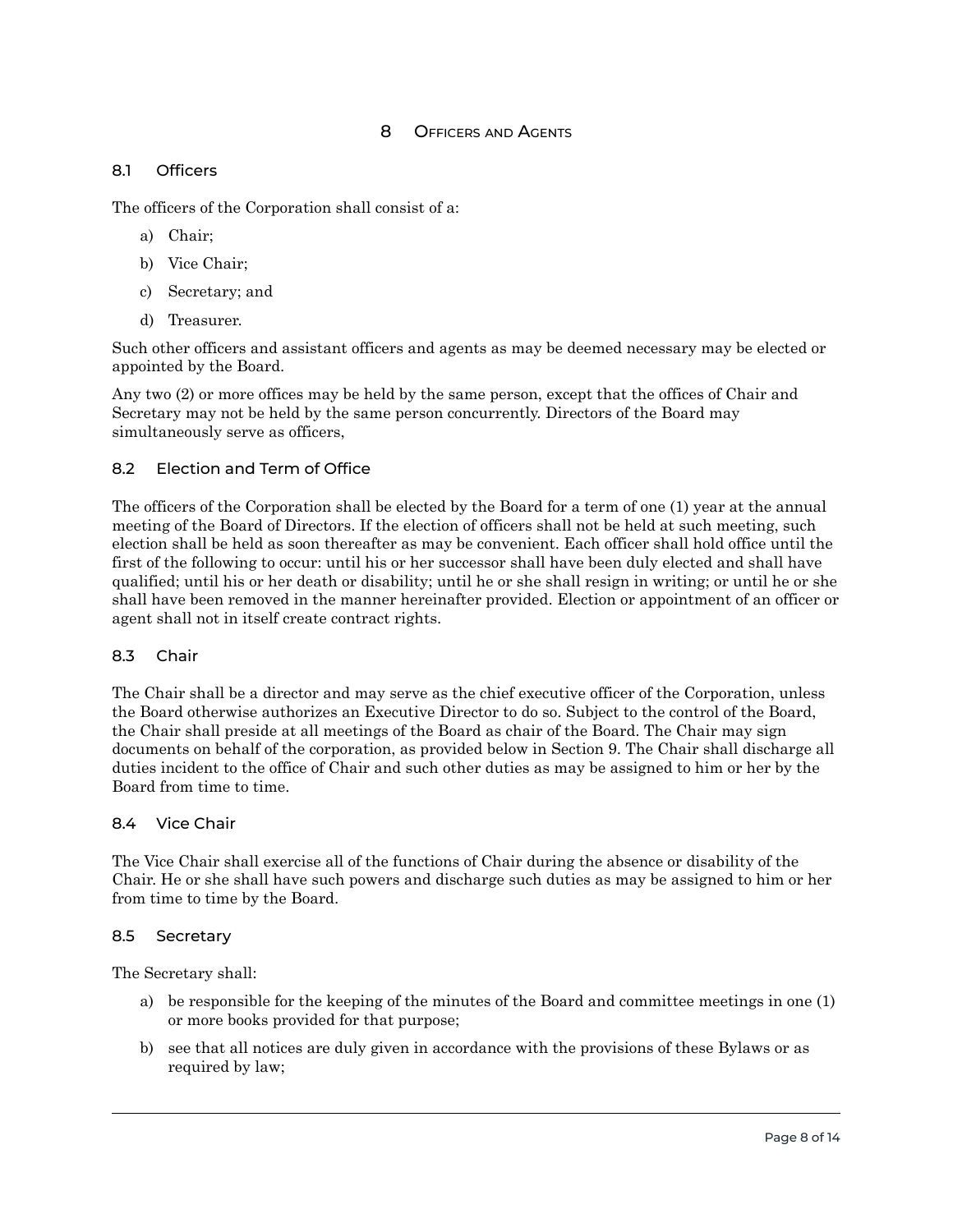- c) be custodian of and maintain copies of all corporate records, including all notices and voting records, whether in electronic or paper form; and
- d) in general, discharge all duties incident to the office of Secretary and such other duties as from time to time may be assigned to him or her by the Chair or by the Board.

#### <span id="page-12-0"></span>8.6 Treasurer

The Treasurer shall:

- a) monitor the financial books of the Corporation;
- b) keep regular books of account and make them available for inspection at all times to the directors of the Corporation;
- c) render to the Board quarterly or as requested of him or her, an account of the financial condition of the Corporation; and
- d) in general, discharge all duties incident to the office of Treasurer, and such other duties as may be assigned to him or her by the Chair or by the Board.

#### <span id="page-12-1"></span>8.7 Executive Director

If an Executive Director is hired, he or she shall be a non-voting officer and shall supervise and be principally responsible for the day-to-day administrative management of the Corporation. The Executive Director shall work closely with the Chair to ensure that all corporate functions are adequately carried out. The duties and responsibilities of the Executive Director shall include:

- a) carrying out all policies established by the Board;
- b) selecting, employing, training, controlling and discharging all other employees of the Corporation;
- c) attending all meetings of the Board and committees of the Board;
- d) preparing and presenting to the Board regular reports reflecting accomplishment of corporate goals and the Corporation's mission; and
- e) any other duties and responsibilities as may be assigned to him or her by the Chair or by the Board.

#### <span id="page-12-2"></span>8.8 Delegation of Authority

In case of the absence of any officer of the Corporation, or for any other reason that it may deem sufficient, the Board may either delegate the powers or duties of such officer to any director or employee of the Corporation, for the time being, or may eliminate some or all of such powers or duties of such officer, provided a majority of the Board concurs therein.

#### <span id="page-12-3"></span>8.9 Removal

Any officer or agent may be removed by the Board of Directors whenever, in its judgment, the best interest of the Corporation shall be served thereby, but such removal shall be without prejudice to the contract rights, if any, of the person so removed.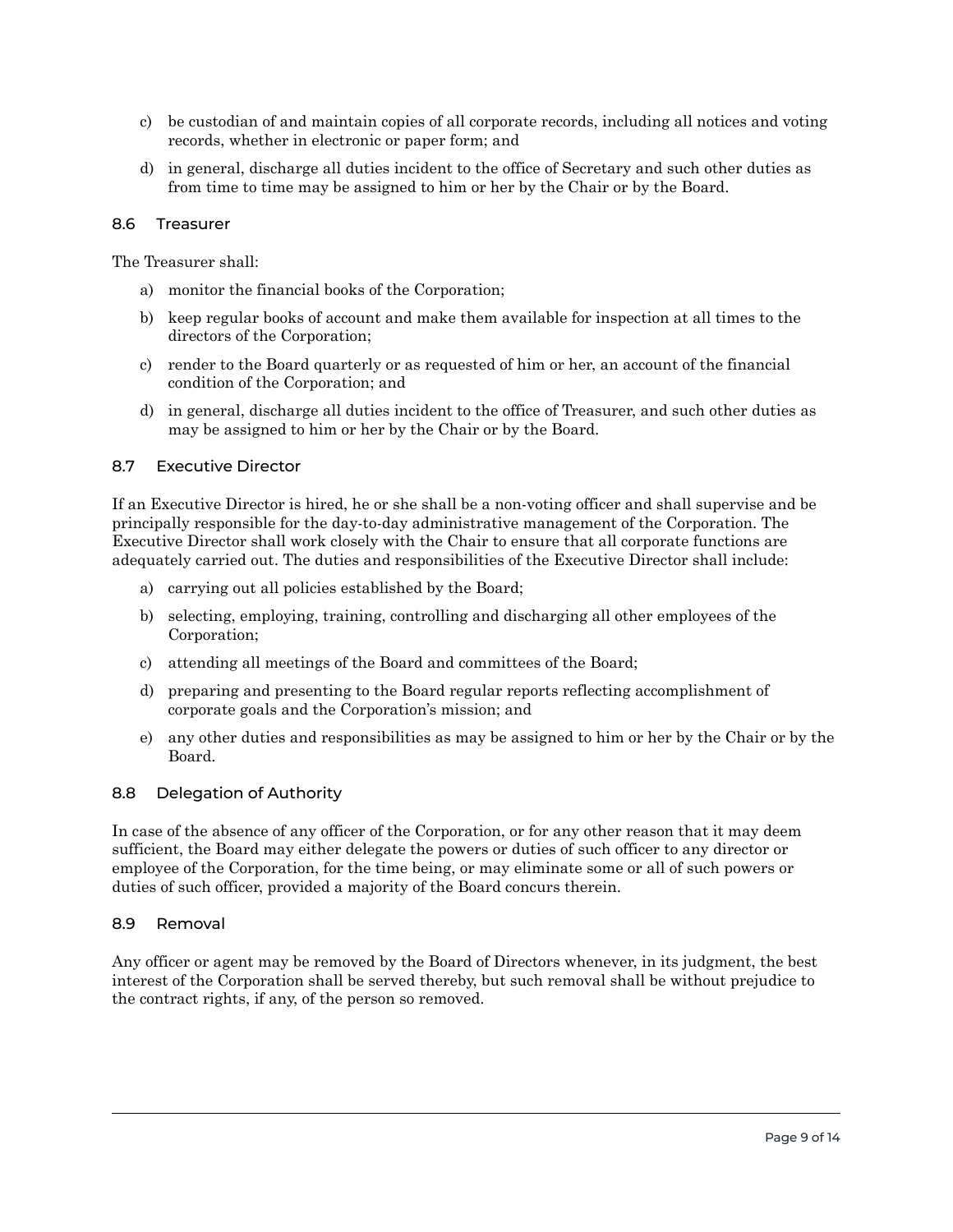# 9 **FINANCIAL POLICIES**

#### <span id="page-13-1"></span><span id="page-13-0"></span>9.1 Fiscal Year

The fiscal year of the Corporation shall be from January 1st to December 31st.

#### <span id="page-13-2"></span>9.2 Sale of Assets

A sale, lease, exchange, mortgage, pledge or other disposition of property or assets of the Corporation outside the normal course of business may be made by the Board upon such terms and conditions and for such considerations, which may consist in whole or in part of the money or property, real or personal, as may be authorized by the Board; provided, however, that a sale, lease, exchange or other disposition of all or substantially all of the property and assets of the Corporation shall be authorized only upon a two-thirds vote of the directors.

#### <span id="page-13-3"></span>9.3 Contracts

The Chair may sign contracts with another officer of the Corporation provided, however, that the Board has authorized him or her, any other officer or officers, or agent or agents to enter into any contracts or execute and deliver any instrument in the name of and on behalf of the Corporation, individually or together, and such authority may be general or confined to specific instances.

#### <span id="page-13-4"></span>9.4 Loans

No loans shall be contracted on behalf of the Corporation and no evidence of indebtedness shall be issued in its name unless authorized by a resolution of the Board. Such authority may be general or confined to specific instances.

#### <span id="page-13-5"></span>9.5 Checks, Drafts, Etc.

All checks, drafts or other orders for the payment of money, notes or other evidence of indebtedness issued in the name of the Corporation, shall be signed by such officer or officers, agent or agents of the Corporation and in such manner as shall from time to time be determined by resolution of the Board.

#### <span id="page-13-6"></span>9.6 Deposits

All funds of the Corporation not otherwise employed shall be deposited from time to time to the credit of the Corporation in such banks, trust companies or other depositories as the Board may select.

#### <span id="page-13-7"></span>9.7 Waiver or Reduction of Fees

The Corporation, being organized exclusively for such purposes as set forth in Section 3, shall strive to make its charitable services and programs available to the appropriate general public without undue obstacles to access. It is the general policy of the Corporation that any fees or charges associated with the tax-exempt services and programs of the Corporation shall be waived or reduced in accordance with each recipient's ability to pay. The administrative staff shall have the necessary discretion to make such waivers or reductions when appropriate to ensure the maximum distribution of the Corporation's charitable services and programs.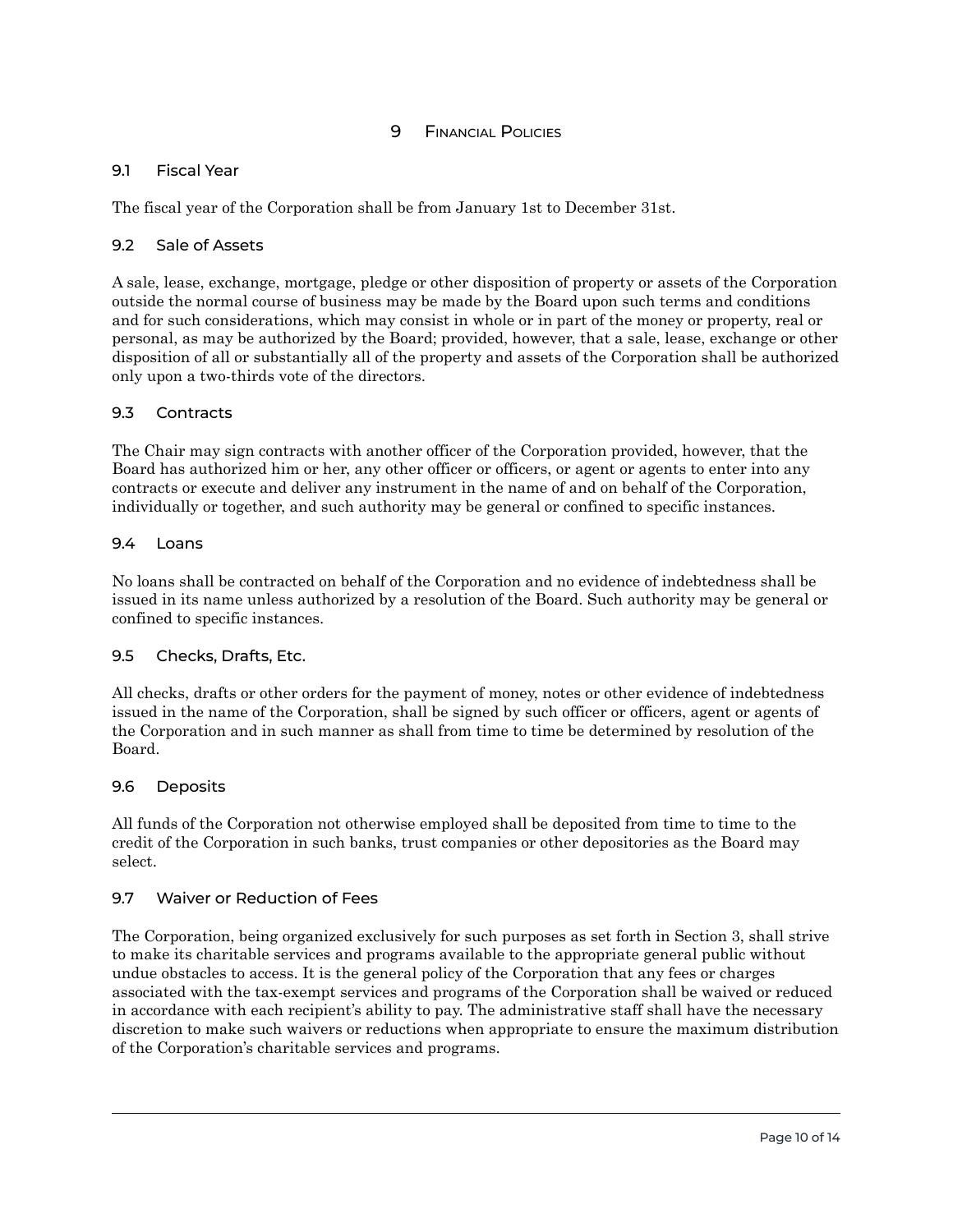### 10 INDEMNIFICATION OF DIRECTORS AND OFFICERS

<span id="page-14-0"></span>To the fullest extent permitted by law, the Corporation shall have powers to indemnify any director, officer, former director or officer of the Corporation, or any person who may have served at its request as a director or officer of another entity or joint venture, whether for profit or not-for-profit, against expenses actually and necessarily incurred by him or her in connection with the defense of any action, suit, or proceeding in which he or she is made a party by reason of being or having been such director or officer, except in relation to matters as to which he or she shall be adjudged in such action, suit, or proceeding to be liable for gross negligence or intentional misconduct in the performance of a duty.

Such indemnification shall not be deemed exclusive of any other rights to which such director or officer may be entitled, under agreement, recommendation of the Board of Directors, or otherwise. No indemnification or advancement of expenses shall be made under this Section if such indemnification or such advancement of expenses would be inconsistent with: (i) the provisions of Section 501(c)(6) or Section 4958 of the Code or the Treasury Regulations promulgated thereunder; (ii) a provision of the Corporation's Articles of Incorporation or these Bylaws; (iii) applicable state law; or (iv) a resolution of the Board of Directors or other proper corporate action, in effect at the time of the occurrence of the event giving rise to the alleged cause of action asserted in the threatened or pending action or proceeding, which prohibits or otherwise limits such indemnification or such advancement of expenses.

### 11 CORPORATE LIMITATIONS

#### <span id="page-14-2"></span><span id="page-14-1"></span>11.1 Purpose

The Corporation, being organized for the purpose of performing one or more activities within the meaning of Section 501(c)(6) of the Code, shall not engage in activities or use its assets in manners that are not in furtherance of one or more exempt purposes, as set forth above and defined by the Code, the Treasury Regulations promulgated thereunder, and/or any related IRS pronouncements, except to an insubstantial degree.

The Corporation shall not engage in price-fixing, anti-competitive agreements, or any other unfair methods of competition that restrain trade and are prohibited under the Sherman Act, Federal Trade Commission Act, and/or other current or future federal and state antitrust laws.

### <span id="page-14-3"></span>11.2 Distributions and Private Interest

The Corporation shall not pay dividends or other corporate income to its officers or otherwise accrue distributable profits or permit the realization of private gain. The Corporation shall have no power to take any action that would be inconsistent with the requirements for tax exemption under Section 501(c)(6) of the Code.

The Corporation shall also have no power to:

- a) Distribute its assets on dissolution, other than described herein;
- b) Permit any part of the net earnings of the Corporation to inure to the benefit of any private individual; and
- c) Serve a private interest other than one that is clearly incidental to an overriding public interest.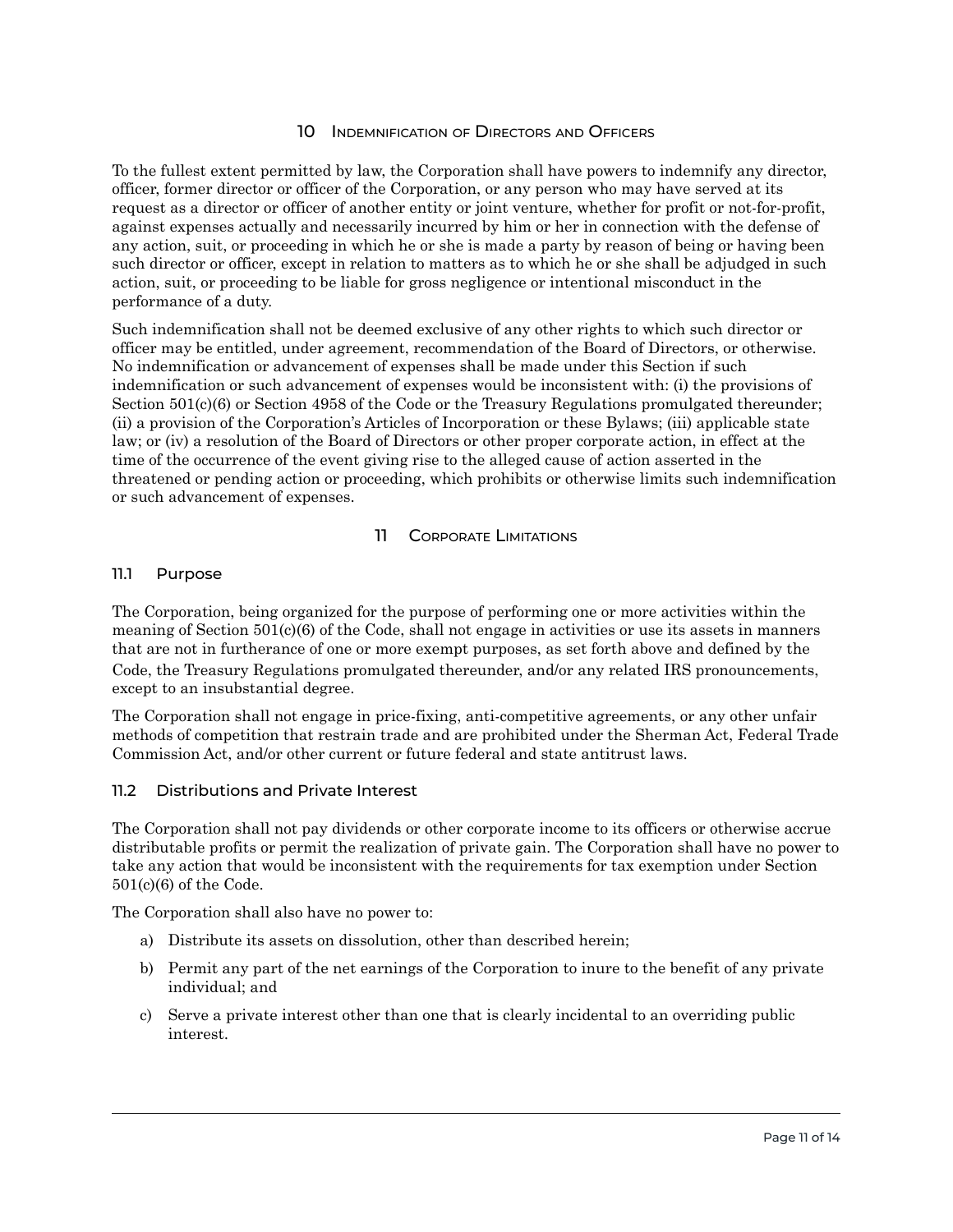### <span id="page-15-0"></span>11.3 Lobbying and Legislative Activities

The Corporation shall be permitted to engage in lobbying and other legislative activities provided such activities further its corporate purposes and comply with section 501(c)(6) of the Code and other applicable federal tax provisions. No part of the activities of the Corporation shall be participating in, or intervening in (including the publishing or distribution of statements) any political campaign on behalf of (or in opposition to) any candidate for public office.

### <span id="page-15-1"></span>11.4 Dissolution

Upon dissolution of the Corporation, the Board of Directors shall, after paying or making provision for the payment of all of the liabilities of the Corporation, dispose of all of the assets of the Corporation, exclusively for the purposes of the Corporation in such manner, or to such organization(s) organized and operated exclusively as an exempt organization(s) under Sections 501(c)(3) or 501(c)(6) of the Code, as the Board of Directors shall determine. Any such assets not so disposed of shall be disposed of by the appropriate court of law of the county in which the principal office of the Corporation is then located, exclusively for such purposes or to such organization(s), as said court shall determine, which are organized and operated exclusively for exempt purposes.

### 12 MISCELLANEOUS

### <span id="page-15-3"></span><span id="page-15-2"></span>12.1 Books and Records

The Corporation, at its offices, shall keep correct and complete books and records of account, minutes of the proceedings of its Board and committees, and a record of the names and addresses of all Board and committee members. All books and records of the Corporation may be inspected by a director, or his or her agent or attorney, at any reasonable time.

### <span id="page-15-4"></span>12.2 Amendments

The Articles of Incorporation and these Bylaws may be altered, amended or repealed, and new Articles and Bylaws may be adopted by a two-thirds vote of the directors. Notice of the proposed amendment (including the suggested text of the change) shall be given in writing to all directors per the requirements of Section 6.3 herein, and shall identify the persons proposing the amendment.

### <span id="page-15-5"></span>12.3 Corporate Acquisition, Consolidation, Merger, or Dissolution

In the event of a proposed acquisition, consolidation, merger or dissolution, the Board of Directors shall adopt a plan setting forth the terms and conditions of the proposed transaction and such other provisions with respect to the proposed transaction as are deemed necessary under applicable state law or desirable. No acquisition, merger, or other dissolution shall be adopted unless approved by a two-thirds vote of the directors.

### <span id="page-15-6"></span>12.4 Seal

The Corporation shall not maintain a corporate seal.

### <span id="page-15-7"></span>12.5 Inconsistencies with Articles of Incorporation

If any provision of these Bylaws is inconsistent with a provision of the Corporation's Articles of Incorporation, as amended from time to time, the Articles of Incorporation shall govern.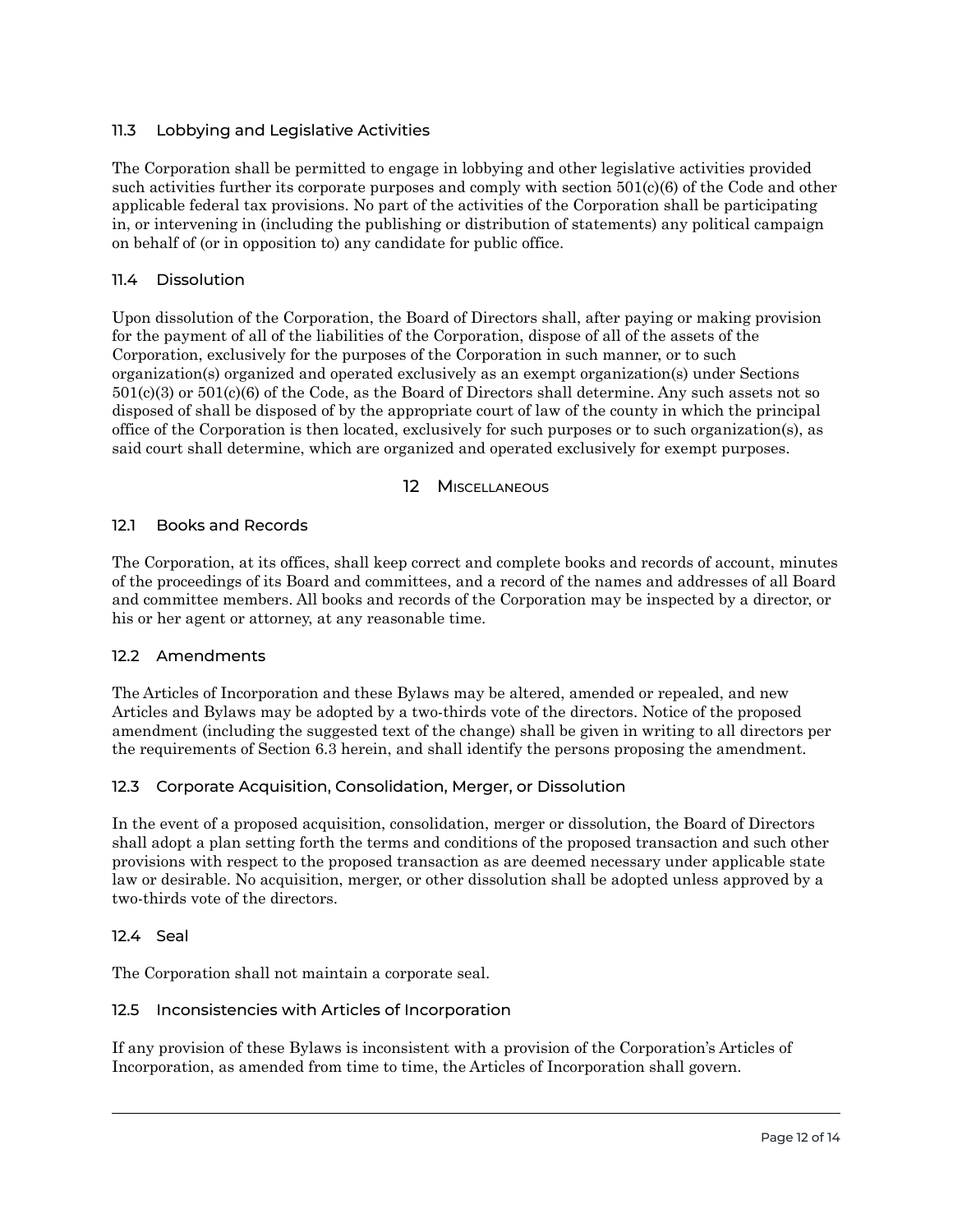# <span id="page-16-0"></span>12.6 Severability

The invalidity or unenforceability of any provision in these Bylaws shall not affect the validity or enforceability of the remaining provisions.